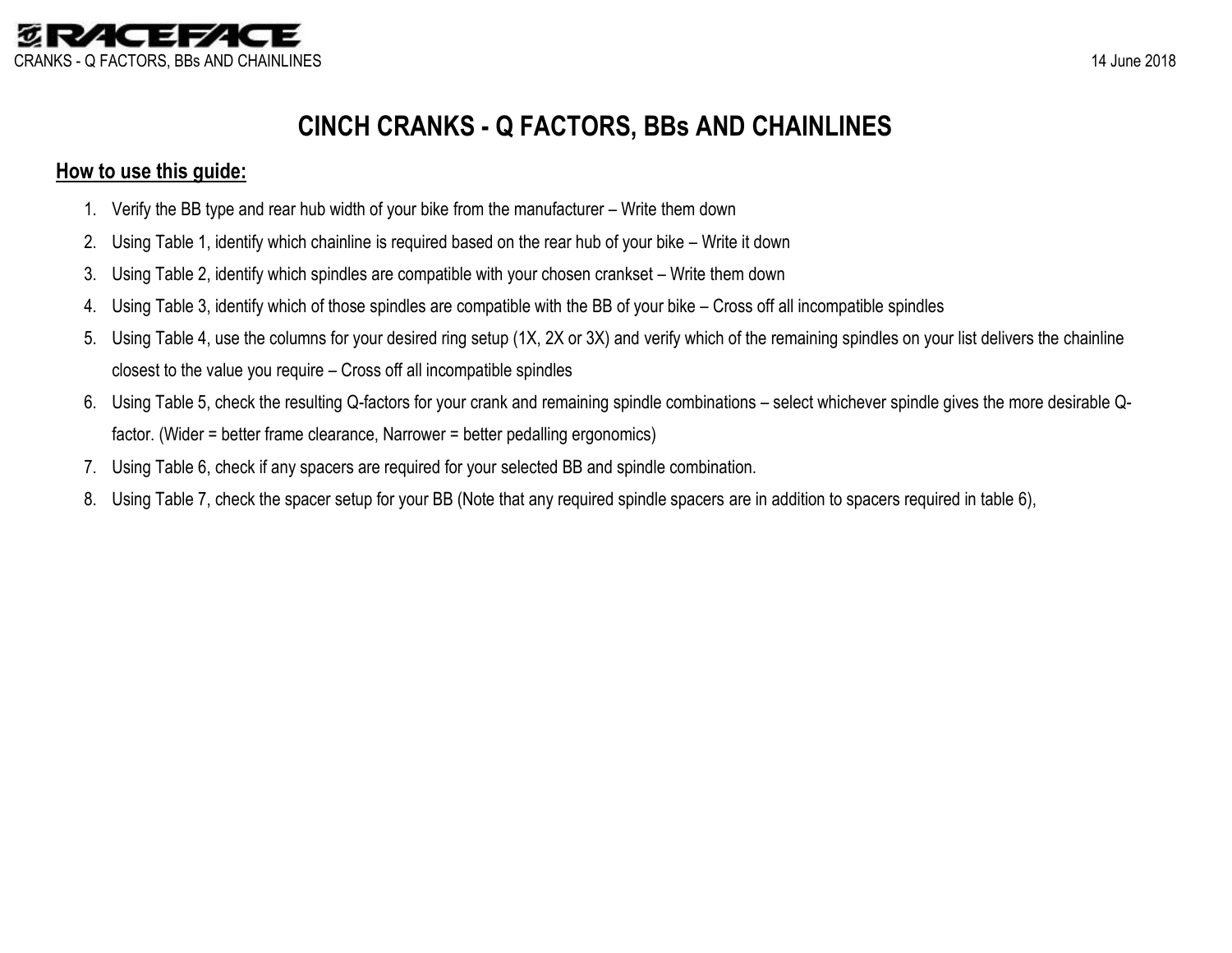## *<b>SRACEFACE* CRANKS - Q FACTORS, BBs AND CHAINLINES 14 June 2018

#### **Table 1: Rearhub/chainline relationship**

| <b>Typical bike type</b>    | Rear hub width (mm) | <b>Nominal Chainline</b><br>$\mathsf{(mm)}$ |
|-----------------------------|---------------------|---------------------------------------------|
| <b>BMX</b>                  | 120                 | 45                                          |
| Gravel/Cross/MTB/Plus bikes | 135/142             | 49                                          |
|                             | 148                 | 52                                          |
| MTB/Plus bikes, DH/FR bikes | 150/157             | 56.5                                        |
|                             | 165                 | 64                                          |
| <b>Fat bikes</b>            | 170/177             | 66.5                                        |
|                             | 190/197             | 76.5                                        |

Some bikes feature offset rear ends – simply add the offset value to the nominal chainline value to calculate chainline in these cases.

| Table 2: Crank spindle compatibility: |  |  |  |
|---------------------------------------|--|--|--|
|                                       |  |  |  |

|                   | <b>RF Spindle</b>    |  |  |  |  |  |
|-------------------|----------------------|--|--|--|--|--|
| <b>Crank</b>      | (Length in brackets) |  |  |  |  |  |
|                   | <b>RF134</b>         |  |  |  |  |  |
|                   | (134.5)              |  |  |  |  |  |
|                   | <b>RF136</b>         |  |  |  |  |  |
|                   | (136.5)              |  |  |  |  |  |
| <b>Next SL</b>    | <b>RF143</b>         |  |  |  |  |  |
| Next <sub>R</sub> | (143.5)              |  |  |  |  |  |
| Turbine           | <b>RF149</b>         |  |  |  |  |  |
|                   | (149.5)              |  |  |  |  |  |
|                   | <b>RF169</b>         |  |  |  |  |  |
|                   | (169.5)              |  |  |  |  |  |
|                   | <b>RF189</b>         |  |  |  |  |  |
|                   | (189.5)              |  |  |  |  |  |
|                   | RF131BM              |  |  |  |  |  |
|                   | (131.5)              |  |  |  |  |  |
| <b>SixC</b>       | RF136DH              |  |  |  |  |  |
| <b>Atlas</b>      | (136.5)              |  |  |  |  |  |
|                   | RF151DH              |  |  |  |  |  |
|                   | (151.5)              |  |  |  |  |  |
|                   | <b>RXC</b>           |  |  |  |  |  |
|                   | (135.25)             |  |  |  |  |  |
|                   | <b>RXC137</b>        |  |  |  |  |  |
|                   | (137.25)             |  |  |  |  |  |
|                   | <b>XCP</b>           |  |  |  |  |  |
| Aeffect           | (144.25)             |  |  |  |  |  |
| <b>Ride Cinch</b> | AM83                 |  |  |  |  |  |
|                   | (156.25)             |  |  |  |  |  |
|                   | - OEM Only           |  |  |  |  |  |
|                   | <b>XCF100</b>        |  |  |  |  |  |
|                   | (167.25)             |  |  |  |  |  |
|                   | <b>XCF190</b>        |  |  |  |  |  |
|                   | (190.25)             |  |  |  |  |  |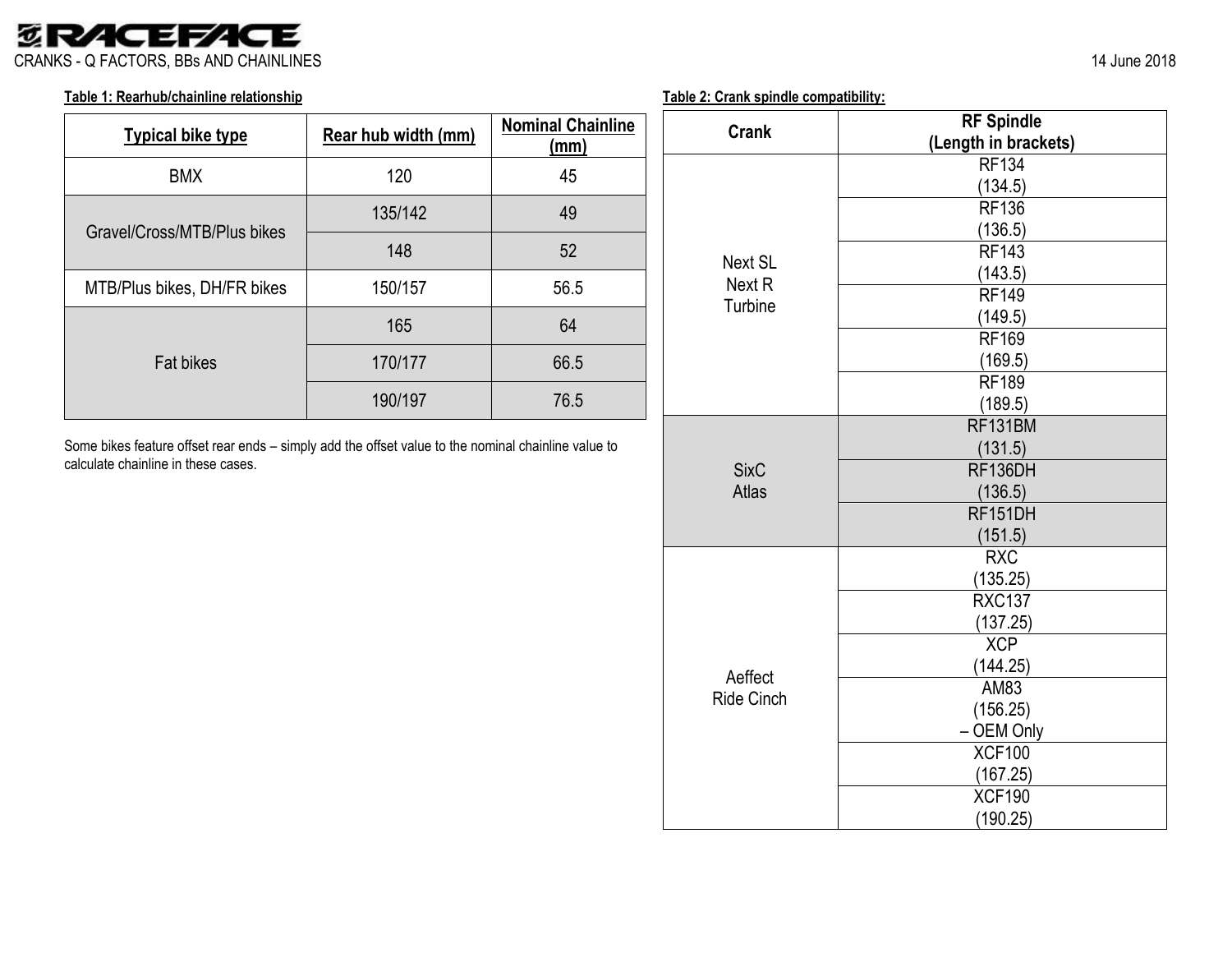#### **Table 3: Spindle/BB compatibility**

Ø30mm spindles can be identified by the first part of the code on the centre of the spindle

- Spindles **with** suffix "BM" or "DH" (eg.RF136DH) are compatible with SixC and Atlas cranks **only**
- Spindles **without** "BM" or "DH" suffix (eg. RF134) are compatible with Next R, Next SL and Turbine cranks **only**

Ø24mm Spindles can be identified by the first part of the code on the Non-drive crank end. These spindles are **not** replaceable.

|                            |                       | BB type and Spindle compatibility - All cranks<br>See Table 4 for any additional spacers required for BB setup |                        |                        |                      |                       |                    |                              |                     |                            |                              |                             |                     |                            |                              |                             |
|----------------------------|-----------------------|----------------------------------------------------------------------------------------------------------------|------------------------|------------------------|----------------------|-----------------------|--------------------|------------------------------|---------------------|----------------------------|------------------------------|-----------------------------|---------------------|----------------------------|------------------------------|-----------------------------|
| <b>RF Spindle code</b>     | <b>BSA</b><br>68/73mm | <b>BB92</b><br><b>BB89</b>                                                                                     | <b>BB30</b><br>68/73mm | <b>PF30</b><br>68/73mm | 392EVO               | <b>T47</b><br>68/73mm | <b>BSA</b><br>83mm | <b>BB107</b><br><b>BB104</b> | <b>PF30</b><br>83mm | <b>BSA</b><br><b>100mm</b> | <b>BB124</b><br><b>BB121</b> | <b>PF30</b><br><b>100mm</b> | <b>BB132</b>        | <b>BSA</b><br><b>120mm</b> | <b>BB144</b><br><b>BB141</b> | <b>PF30</b><br><b>120mm</b> |
| RF131BM                    | $\checkmark$ +        | X                                                                                                              | $\sqrt{\frac{1}{1}}$   | $\sqrt{}$              | X                    | $\sqrt{ }$            | X                  | X                            | X                   | X                          | X                            | X                           | X                   | X                          | X                            | X                           |
| <b>RF134</b><br>RF136DH    | $\checkmark$          | ✔                                                                                                              | $\checkmark$           | ✔                      | ✔                    | $\checkmark$          | $\sf X$            | X                            | X                   | X                          | $\sf X$                      | X                           | X                   | X                          | X                            | X                           |
| <b>RF136</b>               | $\checkmark$          | V                                                                                                              | $\sqrt{ }$             | $\checkmark$           | ✔                    | $\sqrt{ }$            | $\sf X$            | $\sf X$                      | $\sf X$             | X                          | $\sf X$                      | $\sf X$                     | X                   | $\sf X$                    | X                            | $\sf X$                     |
| <b>RF143</b>               | ✓                     | V                                                                                                              | $\sqrt{ }$             | $\checkmark$           | $\checkmark$         | $\sqrt{\overline{X}}$ | $\sf X$            | X                            | X                   | X                          | X                            | X                           | X                   | X                          | X                            | X                           |
| <b>RF149</b><br>RF151DH    | $\sqrt{}$             | $\checkmark$                                                                                                   | $\sqrt{\frac{1}{10}}$  | $\sqrt{}$              | $\checkmark$         | $\sqrt{ }$            | $\checkmark$       | $\sqrt{}$                    | $\checkmark$        | X                          | X                            | $\sf X$                     | $\sf X$             | $\sf X$                    | $\sf X$                      | $\sf X$                     |
| <b>RF169</b>               | X                     | X                                                                                                              | X                      | X                      | X                    | X                     | ✓                  | $\checkmark$                 | V                   | ✓                          | V                            | ✓                           | $\sf X$             | X                          | X                            | X                           |
| <b>RF189</b>               | $\sf X$               | $\sf X$                                                                                                        | $\sf X$                | $\sf X$                | $\sf X$              | $\sf X$               | $\sf X$            | $\sf X$                      | Χ                   | $\checkmark$               | ✔                            | $\checkmark$                | $\checkmark$<br>$+$ | $\checkmark$ +             | $\checkmark$                 | $\checkmark$                |
| RXC (135.25)               | ✓                     | ✓                                                                                                              | $\checkmark$           | $\checkmark$           | $\checkmark$         | $\sqrt{\frac{1}{2}}$  | $\sf X$            | X                            | X                   | X                          | $\sf X$                      | X                           |                     |                            |                              |                             |
| RXC137 (137.25)            | $\checkmark$          | $\checkmark$                                                                                                   | $\checkmark$           | $\checkmark$           | $\sqrt{\frac{1}{2}}$ | $\sqrt{\frac{1}{10}}$ | $\sf X$            | $\sf X$                      | $\sf X$             | X                          | $\sf X$                      | $\sf X$                     |                     |                            |                              |                             |
| AM (141.25)                | ✔                     | V                                                                                                              | ✔                      | V                      | $\checkmark$         | $\checkmark$          | X                  | X                            | X                   | X                          | $\sf X$                      | X                           |                     |                            |                              |                             |
| <b>DHF</b><br>EDH (144.75) | $\checkmark$          | $\checkmark$                                                                                                   | ✓                      | $\checkmark$           | $\sqrt{ }$           | $\sqrt{\frac{1}{1}}$  | $\sf X$            | $\sf X$                      | $\sf X$             | X                          | X                            | $\sf X$                     |                     |                            |                              |                             |
| XCP (144.25)               | ✓                     | ✔                                                                                                              | $\checkmark$           | $\checkmark$           | $\checkmark$         | $\checkmark$          | $\sf X$            | X                            | $\sf X$             | X                          | $\sf X$                      | $\sf X$                     |                     |                            |                              |                             |
| AM83<br>(156.25)           | $\sf X$               | $\sf X$                                                                                                        | $\sf X$                | $\sf X$                | $\sf X$              | $\sf X$               | $\checkmark$       | $\checkmark$                 | $\checkmark$        | $\sf X$                    | $\sf X$                      | $\sf X$                     |                     |                            |                              |                             |
| DHF83<br>EDH83 (159.75)    | X                     | $\sf X$                                                                                                        | $\sf X$                | X                      | X                    | $\sf X$               | ✔                  | $\checkmark$                 | ✔                   | X                          | $\sf X$                      | X                           |                     |                            |                              |                             |
| XCF100 (167.25)            | $\sf X$               | $\sf X$                                                                                                        | $\sf X$                | $\sf X$                | $\sf X$              | $\sf X$               | $\sf X$            | X                            | X                   | $\checkmark$               | $\checkmark$                 | $\checkmark$                |                     |                            |                              |                             |
| DHF100 (173.25)            | $\sf X$               | $\sf X$                                                                                                        | $\sf X$                | $\sf X$                | $\sf X$              | Χ                     | $\sf X$            | X                            | X                   | ✓                          | $\checkmark$                 | ✓                           |                     |                            |                              |                             |
| XCF190 (190.25)            | X                     | X                                                                                                              | X                      | $\sf X$                | $\sf X$              | Χ                     | X                  | $\sf X$                      | $\sf X$             |                            | ✔                            | $\checkmark$                |                     |                            |                              |                             |

† No internal sleeve available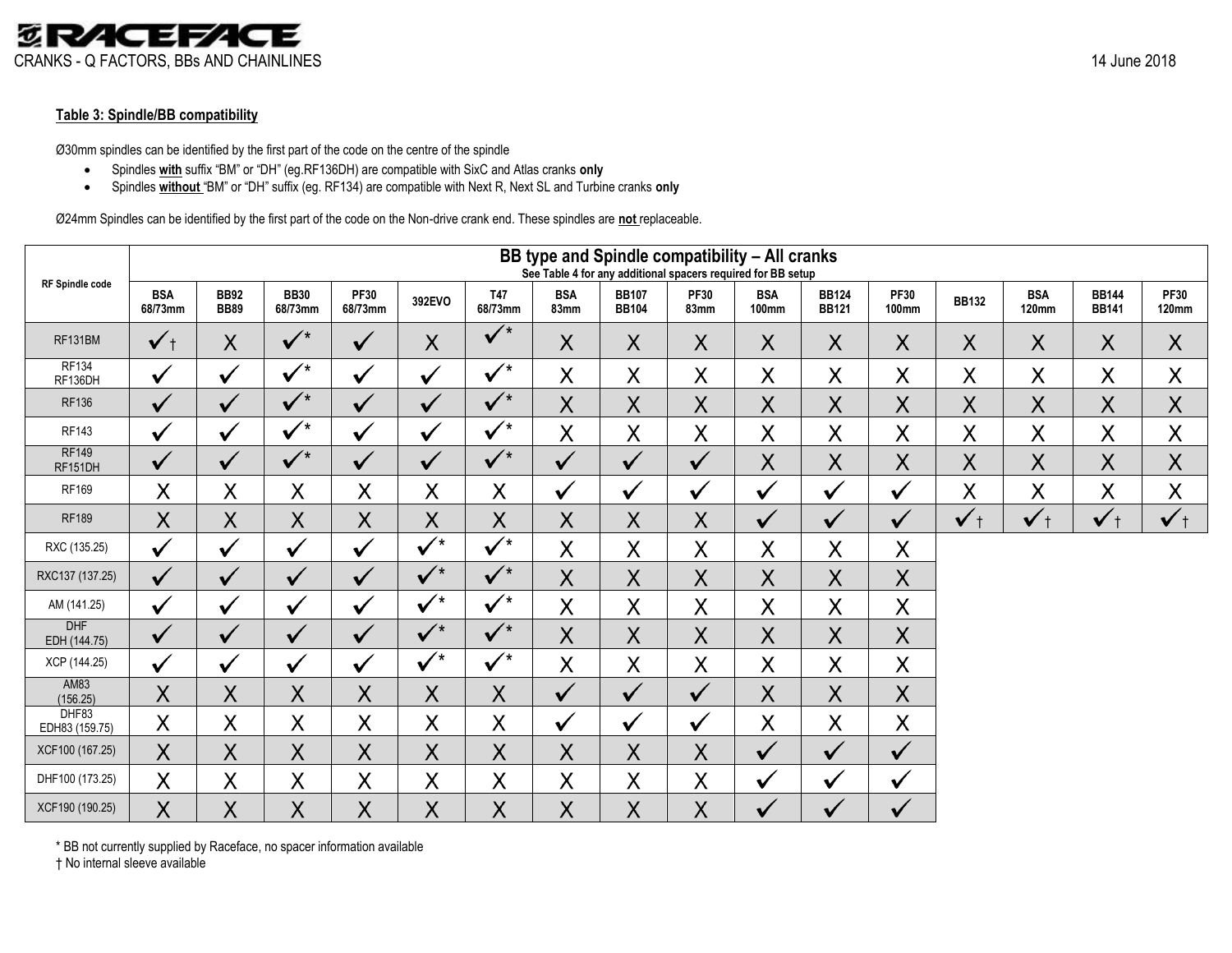

#### **Table 4: Spindle/Chainline Compatibility**

| 30mm Spindles - Cinch Chainlines          |                                                                                              |                                  |                                                                  |                                                 |  |  |
|-------------------------------------------|----------------------------------------------------------------------------------------------|----------------------------------|------------------------------------------------------------------|-------------------------------------------------|--|--|
| <b>RF Spindle</b><br>(Length in brackets) | Chainline (mm)<br>-1X RF Direct mount ring<br>-1X 104 BCD DH spider<br>-3X 104/64 BCD Spider | Chainline (mm)<br>-1X BMX Spider | Chainline (mm)<br>-2X 104/64 BCD spider<br>-2X 120/80 BCD spider | Chainline (mm)<br>-2X "Boost" 104/64 BCD Spider |  |  |
| RF131BM                                   | 48.5<br>55-Flipped Ring                                                                      | 45                               | 47                                                               | 50                                              |  |  |
| <b>RF134</b><br>RF136DH                   | 51<br>57.5 - Flipped Ring                                                                    | 47.5                             | 49.5                                                             | 52.5                                            |  |  |
| RF136                                     | 52<br>58.5 - Flipped ring                                                                    | 48.5                             | 50.5                                                             | 53.5                                            |  |  |
| <b>RF143</b>                              | 55.5<br>62-Flipped Ring                                                                      | 52                               | 54                                                               | 57                                              |  |  |
| <b>RF149</b><br>RF151DH                   | 58.5<br>65 - Flipped ring                                                                    | 55                               | 57                                                               | 60                                              |  |  |
| RF169                                     | 68.5<br>75 – Flipped Ring                                                                    | 65                               | 67                                                               | 70                                              |  |  |
| <b>RF189</b>                              | 78.5<br>85 - Flipped Ring                                                                    | 75                               | 77                                                               | 80                                              |  |  |

| 24mm Spindles - Cinch Chainlines          |                                                                                               |                                  |                                                                    |                                                 |  |  |
|-------------------------------------------|-----------------------------------------------------------------------------------------------|----------------------------------|--------------------------------------------------------------------|-------------------------------------------------|--|--|
| <b>RF Spindle</b><br>(Length in brackets) | Chainline (mm)<br>- 1X RF Direct mount ring<br>-1X 104 BCD DH spider<br>-3X 104/64 BCD Spider | Chainline (mm)<br>-1X BMX Spider | Chainline (mm)<br>-2X 104/64 BCD spider<br>$-2X$ 120/80 BCD spider | Chainline (mm)<br>-2X "Boost" 104/64 BCD Spider |  |  |
| RXC (135.25)                              | 51                                                                                            | 47.5                             | 49.5                                                               | 52.5                                            |  |  |
| RXC137 (137.25)                           | 57.5 - Flipped ring                                                                           |                                  |                                                                    |                                                 |  |  |
| XCP (144.25)                              | 55.5<br>62-Flipped ring                                                                       | 52                               | 54                                                                 | 57                                              |  |  |
| AM83(156.25)<br>- OEM Only                | 58.5<br>65- Flipped ring                                                                      | 56                               | 58                                                                 | 61                                              |  |  |
| XCF100 (167.25)                           | 67<br>73.5- Flipped ring                                                                      | 63.5                             | 65.5                                                               | 68.5                                            |  |  |
| XCF190 (190.25)                           | 78.5<br>85 - Flipped ring                                                                     | 75                               | 77                                                                 | 80                                              |  |  |

#### **24mm Spindles – Non-cinch chainlines RF Spindle (Length in brackets) Chainline (mm) - 1X**  $\frac{-3X}{49.5-51.5}$ **Chainline (mm) - 2X** RXC (135.25) 49.5-51.5 44.5-46.5<br>CCP144 (144.25) 54-56 49-51 XCP144 (144.25) 54-56 49-51<br>XCF100 (167.25) 65.5-67.5 60.5-62.5 XCF100 (167.25) 65.5-67.5 60.5-62.5<br>XCF190 (190.25) 76.5-78.5 71.5-73.5 XCF190 (190.25) 76.5-78.5 71.5-73.5<br>AM (141.25) 49.5-52.5 44.5-47.5 AM (141.25) 49.5-52.5 44.5-47.5<br>HF/EDH(144.75) 49.5-55.5 44.5-50.5 DHF/EDH(144.75) 49.5-55.5 44.5-50.<br>AM83 (156.25) 57-60 52-55 AM83 (156.25) 57-60 52-55<br>
F83/EDH83 (159.75) 57-63 52-58 0HF83/EDH83 (159.75) 57-63 52-58<br>DHF100 (173.25) 65.5-67.5 60.5-62.5 DHF100 (173.25)

Note: All 24mm Cinch crank chainlines shown here can be increased by 1mm by rearranging spindle spacers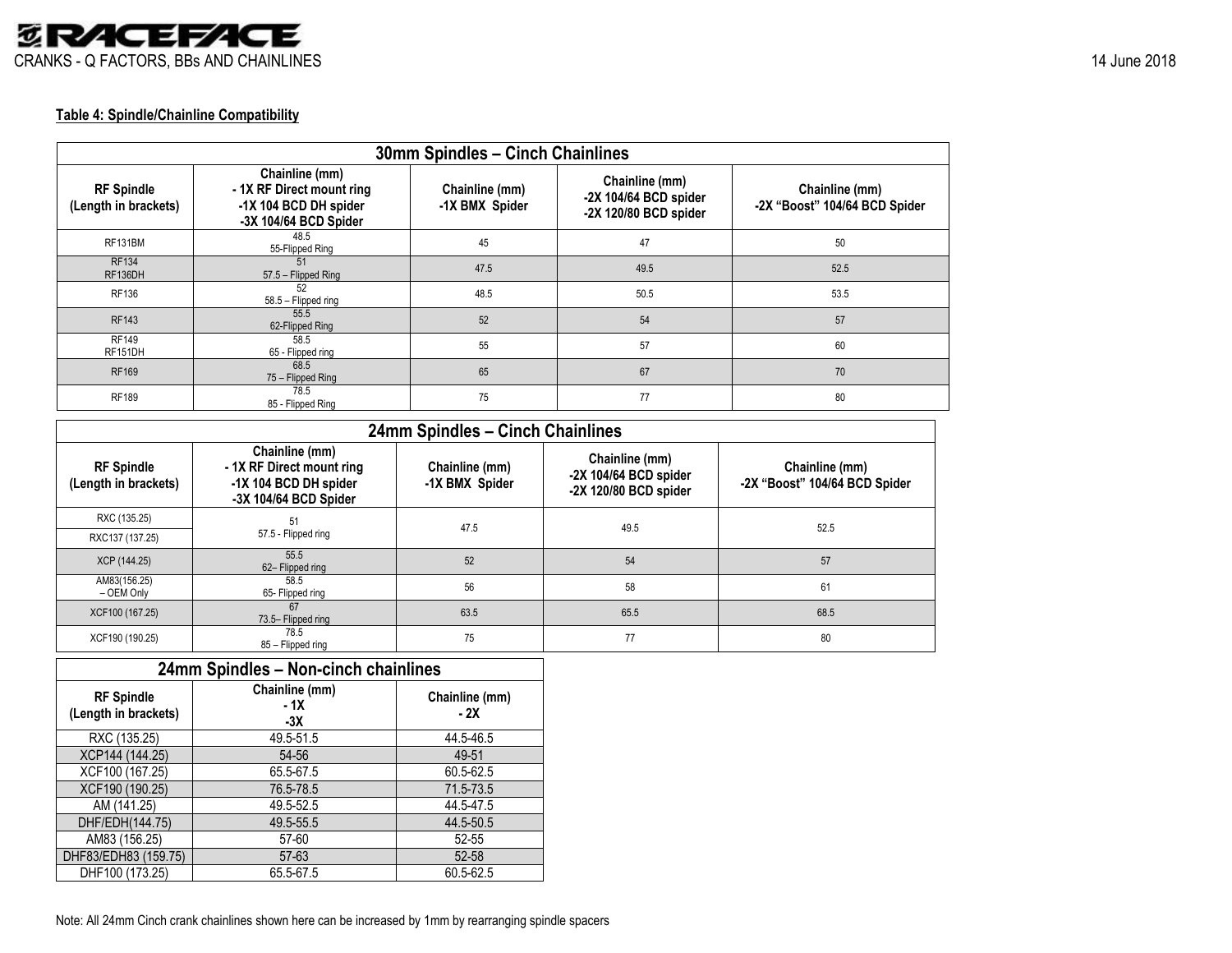

#### **Table 5: Crank/ Spindle Q-factors**

| 30mm Cinch - Q-factors |                   |               |  |  |  |
|------------------------|-------------------|---------------|--|--|--|
| Crank                  | <b>RF Spindle</b> | Q-Factor (mm) |  |  |  |
|                        | <b>RF134</b>      | 168           |  |  |  |
| <b>Next SL</b>         | <b>RF136</b>      | 170           |  |  |  |
|                        | <b>RF143</b>      | 177           |  |  |  |
|                        | <b>RF149</b>      | 183           |  |  |  |
|                        | <b>RF169</b>      | 203           |  |  |  |
|                        | <b>RF189</b>      | 223           |  |  |  |
| <b>Next R</b>          | <b>RF134</b>      | 174           |  |  |  |
|                        | <b>RF136</b>      | 176           |  |  |  |
|                        | <b>RF143</b>      | 183           |  |  |  |
|                        | <b>RF149</b>      | 189           |  |  |  |
|                        | <b>RF169</b>      | 209           |  |  |  |
|                        | <b>RF189</b>      | 229           |  |  |  |
| <b>SixC</b>            | RF131BM           | 170           |  |  |  |
|                        | RF136DH           | 175           |  |  |  |
|                        | RF151DH           | 190           |  |  |  |
|                        | <b>RF134</b>      | 178           |  |  |  |
|                        | <b>RF136</b>      | 180           |  |  |  |
| <b>Turbine</b>         | <b>RF143</b>      | 187           |  |  |  |
|                        | <b>RF149</b>      | 193           |  |  |  |
|                        | <b>RF169</b>      | 213           |  |  |  |
|                        | <b>RF189</b>      | 233           |  |  |  |
|                        | RF131BM           | 173           |  |  |  |
| <b>Atlas</b>           | RF136DH           | 178           |  |  |  |
|                        | RF151DH           | 193           |  |  |  |

| 24mm Cinch - Q-factors |                                           |               |  |  |  |  |
|------------------------|-------------------------------------------|---------------|--|--|--|--|
| Crank                  | <b>RF Spindle</b><br>(Length in brackets) | Q-Factor (mm) |  |  |  |  |
|                        | RXC (135.25)                              | 173           |  |  |  |  |
|                        | RXC137 (137.25)                           | 175           |  |  |  |  |
|                        | XCP (144.25)                              | 182           |  |  |  |  |
| <b>Aeffect</b>         | AM83(156.25)<br>- OEM Only                | 189           |  |  |  |  |
|                        | XCF100 (167.25)                           | 205           |  |  |  |  |
|                        | XCF190 (190.25)                           | 228           |  |  |  |  |
|                        | RXC (135.25)                              | 175           |  |  |  |  |
|                        | RXC137 (137.25)                           | 177           |  |  |  |  |
|                        | XCP (144.25)                              | 184           |  |  |  |  |
| <b>Ride Cinch</b>      | AM83(156.25)<br>- OEM Only                | 191           |  |  |  |  |
|                        | XCF100 (167.25)                           | 207           |  |  |  |  |
|                        | XCF190 (190.25)                           | 230           |  |  |  |  |

| 24mm Non-Cinch - Q-factors |                                           |               |  |  |  |  |
|----------------------------|-------------------------------------------|---------------|--|--|--|--|
| Crank                      | <b>RF Spindle</b><br>(Length in brackets) | Q-Factor (mm) |  |  |  |  |
|                            | RXC (135.25)                              | 171           |  |  |  |  |
| Ride                       | XCP144 (144.25)                           | 180           |  |  |  |  |
|                            | XCF100 (167.25)                           | 203           |  |  |  |  |
|                            | XCF190 (190.25)                           | 226           |  |  |  |  |
|                            | AM (141.25)                               | 176           |  |  |  |  |
|                            | DHF/EDH(144.75)                           | 179.5         |  |  |  |  |
| <b>Chester</b>             | AM83 (156.25)                             | 191           |  |  |  |  |
|                            | DHF83/EDH83 (159.75)                      | 194.5         |  |  |  |  |
|                            | DHF100 (173.25)                           | 208           |  |  |  |  |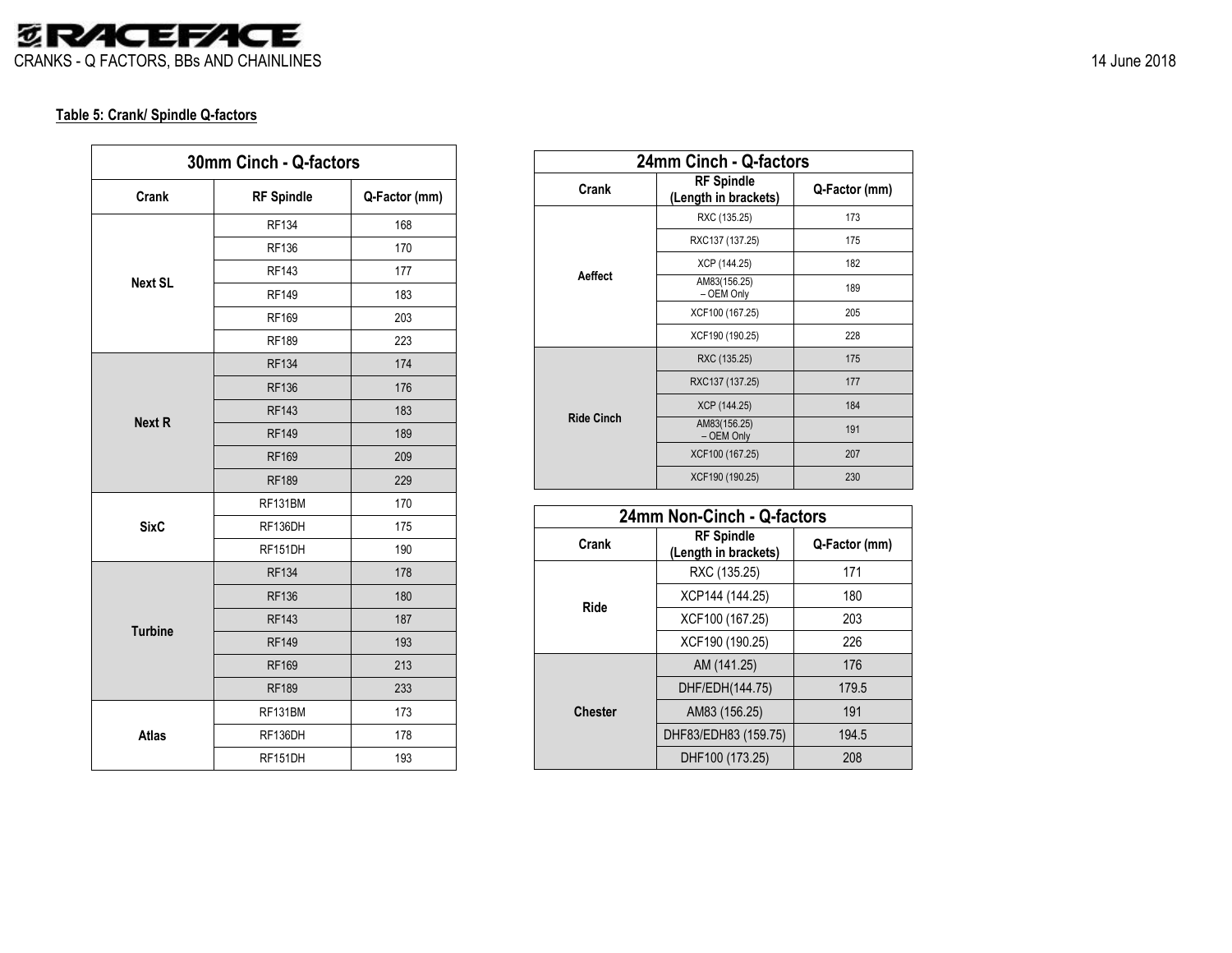

#### **Table 6: Spindle/BB Spacer requirements**

|                           |                                                 | 30mm BB type and Spindle spacers<br>See Table 7 for any additional spacers required for specific BB shell setup |                                                       |                                                                |                                           |                                                                |  |  |
|---------------------------|-------------------------------------------------|-----------------------------------------------------------------------------------------------------------------|-------------------------------------------------------|----------------------------------------------------------------|-------------------------------------------|----------------------------------------------------------------|--|--|
| <b>RF</b> Spindle<br>code | <b>BSA</b><br>68/73mm<br><b>PF30</b><br>68/73mm | <b>BB92</b><br><b>BB89</b><br>392EVO                                                                            | BSA 83mm<br><b>BB107</b><br><b>BB104</b><br>PF30 83mm | <b>BSA 100mm</b><br><b>BB124</b><br><b>BB121</b><br>PF30 100mm | <b>BB132</b>                              | <b>BSA 120mm</b><br><b>BB144</b><br><b>BB141</b><br>PF30 120mm |  |  |
| RF131BM                   | None<br>(68mm only,<br>use 73mm<br>BB setup)    | X                                                                                                               | X                                                     | X                                                              | X                                         | X                                                              |  |  |
| <b>RF134</b><br>RF136DH   | None                                            | None                                                                                                            | X                                                     | X                                                              | X                                         | X                                                              |  |  |
| <b>RF136</b>              | 1mm<br>spacers<br>each side                     | 1mm spacers<br>each side                                                                                        | X                                                     | X                                                              | X                                         | X                                                              |  |  |
| <b>RF143</b>              | 4.5 <sub>mm</sub><br>spacers<br>each side       | 4.5mm<br>spacers each<br>side                                                                                   | X                                                     | X                                                              | X                                         | X                                                              |  |  |
| <b>RF149</b><br>RF151DH   | 7.5mm<br>spacers<br>each side                   | 7.5 <sub>mm</sub><br>spacers each<br>side                                                                       | None                                                  | X                                                              | X                                         | X                                                              |  |  |
| <b>RF169</b>              | X                                               | Χ                                                                                                               | 10 <sub>mm</sub><br>spacers each<br>side              | 1.5 <sub>mm</sub><br>spacers each<br>side                      | X                                         | X                                                              |  |  |
| <b>RF189</b>              | X                                               | X                                                                                                               | Χ                                                     | 11.5mm<br>spacers each<br>side                                 | 7.5 <sub>mm</sub><br>spacers each<br>side | 1.5 <sub>mm</sub><br>spacers each<br>side                      |  |  |

|                                      | 24mm BB type and Spindle spacers<br>See Table 7 for any additional spacers required for<br>specific BB shell setup |                                                       |                                                                |  |  |  |  |
|--------------------------------------|--------------------------------------------------------------------------------------------------------------------|-------------------------------------------------------|----------------------------------------------------------------|--|--|--|--|
| <b>RF Spindle</b><br>code            | <b>BSA 68/73mm</b><br><b>BB92</b><br><b>BB89</b><br>BB30 68/73mm<br>PF30 68/73mm                                   | BSA 83mm<br><b>BB107</b><br><b>BB104</b><br>PF30 83mm | <b>BSA 100mm</b><br><b>BB124</b><br><b>BB121</b><br>PF30 100mm |  |  |  |  |
| <b>RXC</b><br>(135.25)               | 2 Black, 1 Red                                                                                                     | X                                                     | X                                                              |  |  |  |  |
| <b>RXC137</b><br>(137.25)            | 4 Black, 1 Red                                                                                                     | X                                                     | X                                                              |  |  |  |  |
| AM<br>(141.25)                       | 2 Black, 1 Red,<br>1 White                                                                                         | X                                                     | X                                                              |  |  |  |  |
| <b>DHF</b><br><b>EDH</b><br>(144.75) | 2 Black, 1 Red,<br>4 White                                                                                         | Χ                                                     | Χ                                                              |  |  |  |  |
| <b>XCP</b><br>(144.25)               | 2 Black, 1 Red,<br>4.5mm spacers<br>each side                                                                      | X                                                     | Χ                                                              |  |  |  |  |
| AM83<br>(156.25)                     | X                                                                                                                  | 2 Black, 1 Red,<br>1 White                            | Χ                                                              |  |  |  |  |
| DHF83<br>EDH83<br>(159.75)           | Χ                                                                                                                  | 2 Black, 1 Red,<br>4 White                            | X                                                              |  |  |  |  |
| <b>XCF100</b><br>(167.25)            | Χ                                                                                                                  | X                                                     | 2 Black, 1 Red                                                 |  |  |  |  |
| DHF100<br>(173.25)                   | Χ                                                                                                                  | Χ                                                     | 2 Black, 1 Red, 1<br>White                                     |  |  |  |  |
| <b>XCF190</b><br>(190.25)            | x                                                                                                                  | X                                                     | 2 Black, 1 Red.<br>11.5mm spacers<br>each side                 |  |  |  |  |

#### **Notes for Ø24mm cranks**

The Interchangeable BLACK and WHITE 1mm spacers can be moved from one side of the BB to the other to adjust the chainline and crank clearance.

For non-Cinch 24mm cranks, the Red 1mm spacer must remain on the Drive side crank at all times

For Cinch 24mm cranks, the Red 1mm spacer and 1 Black 1mm spacer must remain on the drive side crank stopper ring at all times.

Where possible, BLACK 1mm rubber spacers should be mounted inboard of WHITE 1mm spacers to prevent them sliding off spindle when crank is disassembled.

The 4.5mm and 11.5mm spacers have integrated black 1mm rubber spacers; these are in addition to any other spacers required.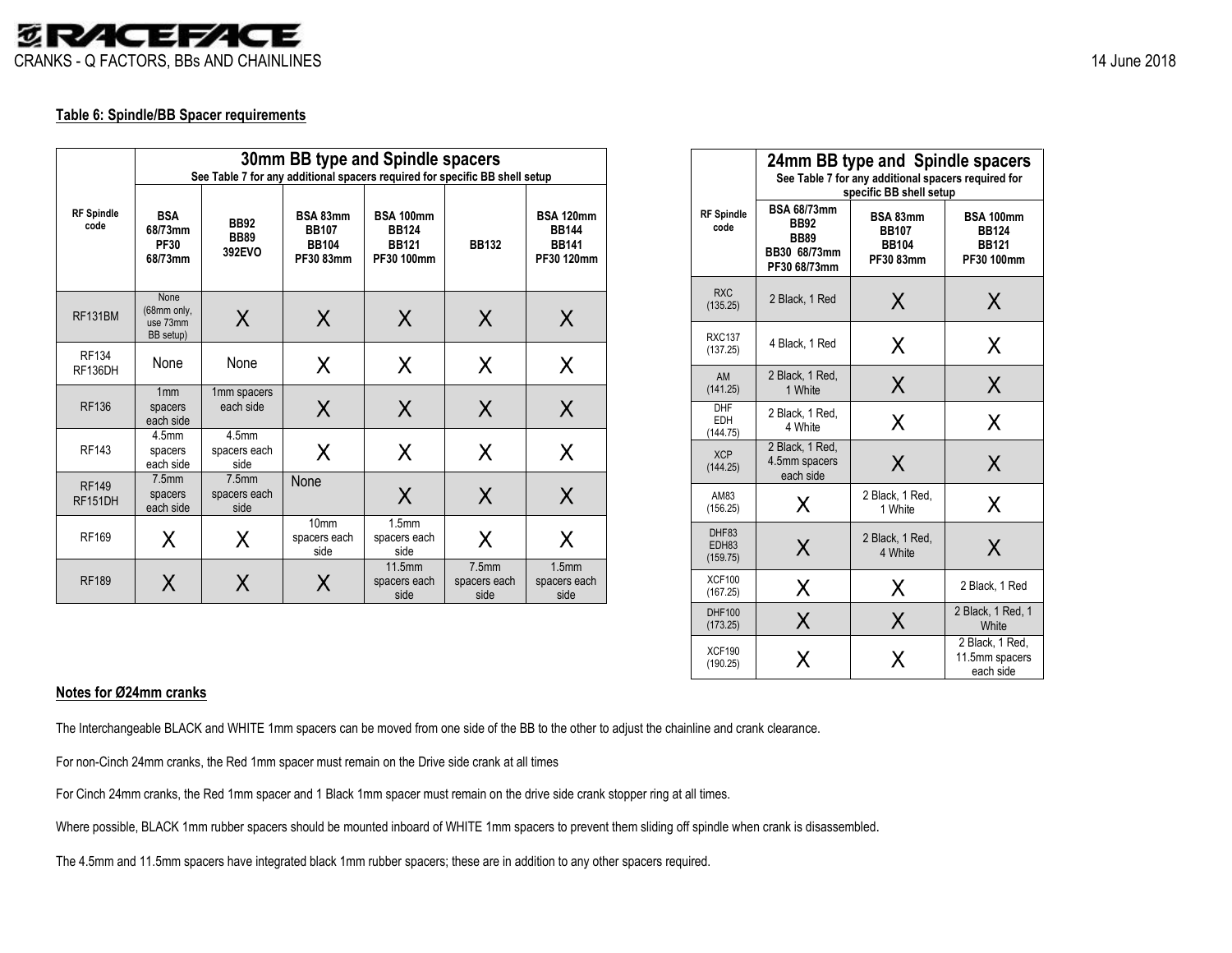

#### **Table 7: Raceface BB spacer setup**



**Note: Setups are based on Raceface BBs only, other setups may differ**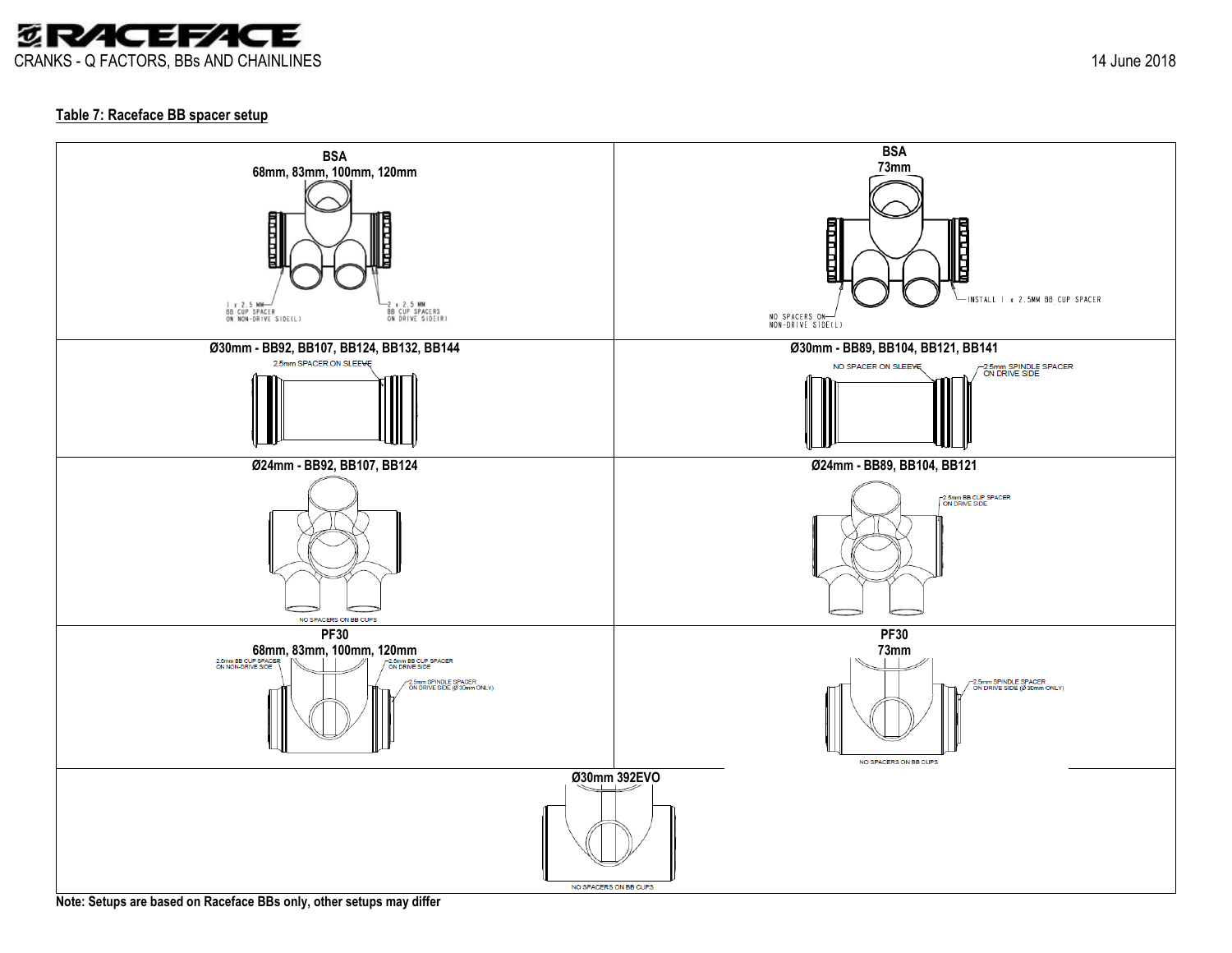

#### **Typical 30mm setups – Non -Boost:**

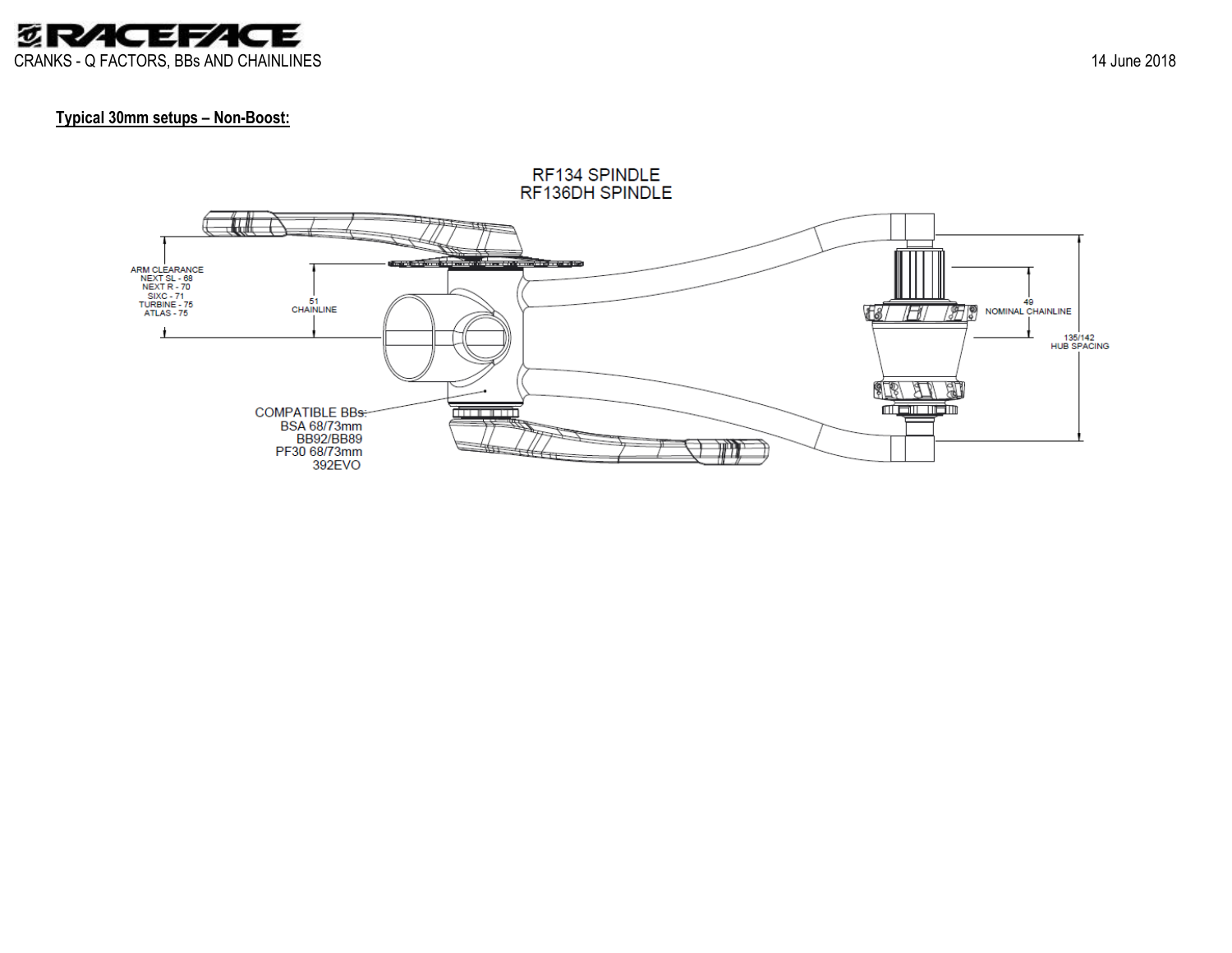

#### **Typical 30mm setups – Boost:**